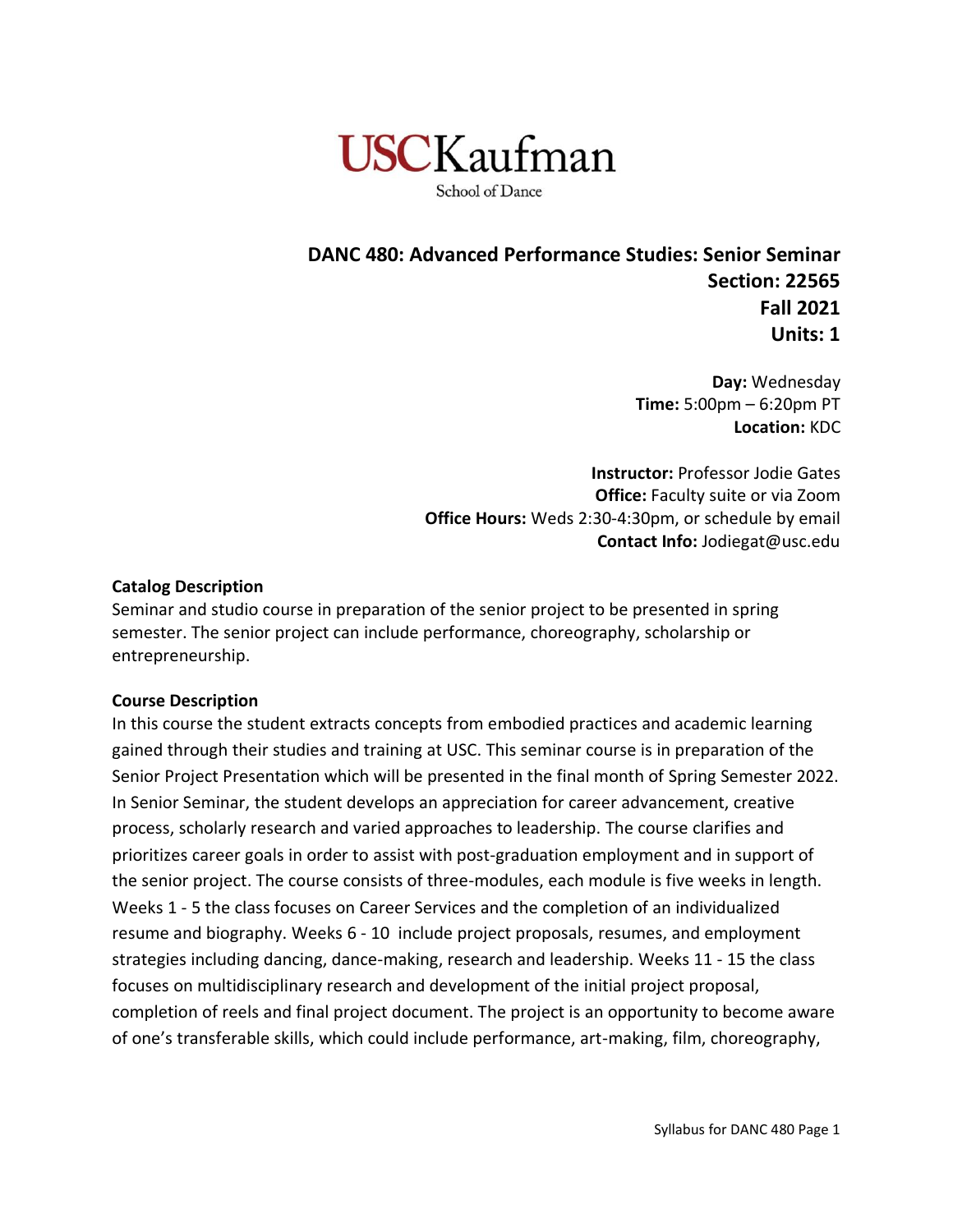scholarship, public policy, science, engineering, entrepreneurship and management, among other disciplines.

### **Learning Objectives**

The goal of the course is to develop a multidisciplinary research project and build a professional portfolio for future employment. The student will be expected to draw from learning experiences gained throughout their career at USC, and combine two other disciplines of study other than dance to refine and create the final research project proposal. By the end of the course, the acquired resources and in-class discussions will support an accomplished senior project proposal, and will offer the student a greater understanding of their future dancerelated careers and employment strategies. The class will include working directly with the Career Services team, and collaborate as a cohort for in-class lectures and exercises to further refine project proposals.

#### **Learning Objectives:**

Implementation of a viable project proposal Development of professional materials including resume, biography and reels Gain an understanding of career options and opportunities available post-graduation Effective use of research tools and professional networks

#### **Prerequisite(s):** senior standing

Concurrent enrollment: none Recommended Preparation: DANC 101, 120, 201, 220, 218, 301, 370

#### **Required Materials**

No textbooks are required for the course. Readings and videos will be assigned. Students must complete assignments and complete readings and viewings as designated throughout the semester. Notebook required for in-class work, discussions, lectures and written take a-ways. Please, no phones used in class. Notebooks, laptops and iPads may be used when appropriate and directed by the professor.

#### **Description and Assessment of Assignments**

\*See course modules on page 5

#### **Module #1: Weeks 1-5**

Career Services: completion of biography, resume, and images

#### **Module #2: Weeks 6-10**

Project Proposals and Employment Strategies including dancing, dance-making, research and leadership

#### **Module #3: Weeks 11-15**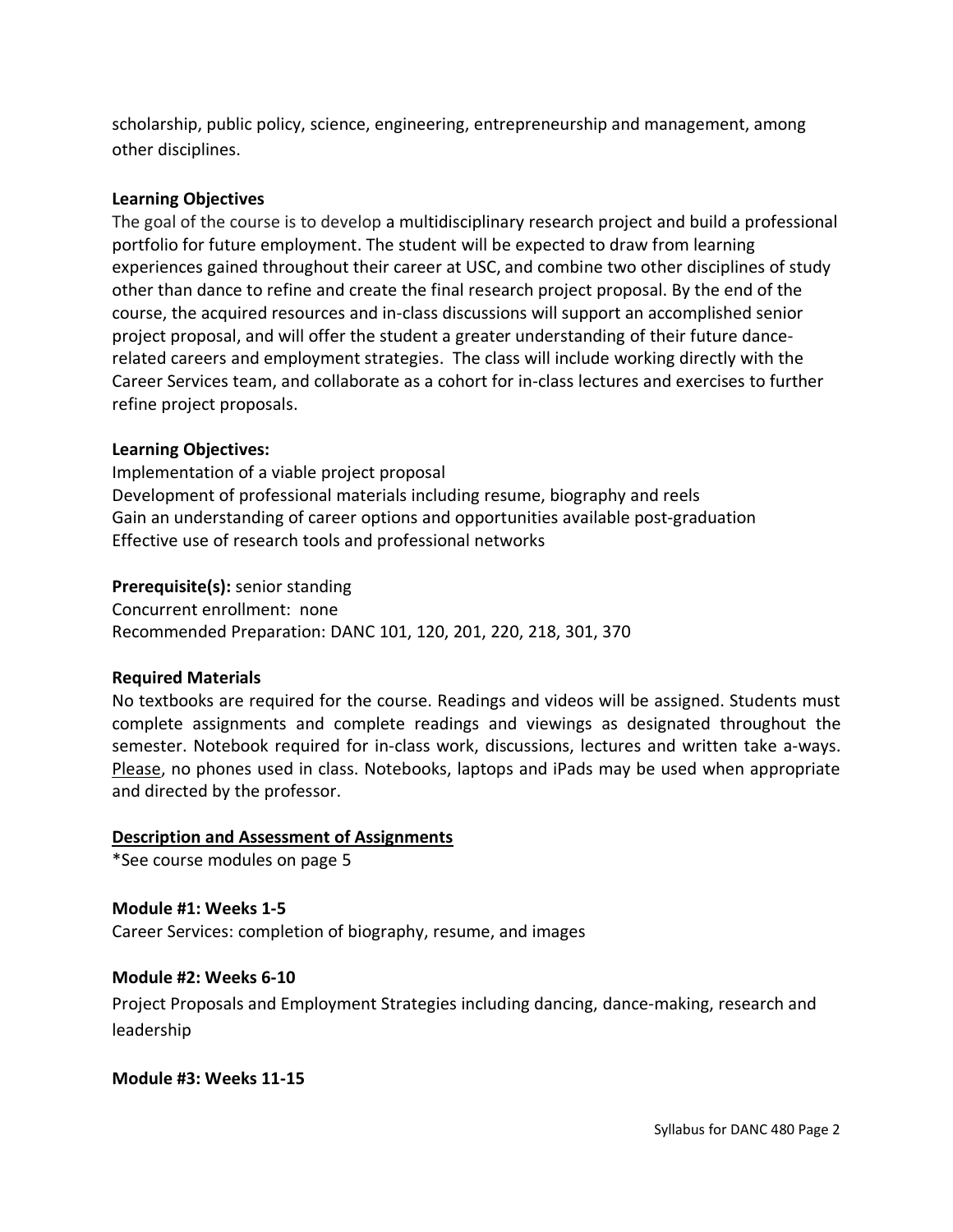Senior Project Proposal and completion of reel

### **Please check your USC email at least once every 24-hours.**

#### **Grading Breakdown**

- 250-word biography based on external research and the Kaufman alumni template.
- Resume completed utilizing the Kaufman template. Film, design, edit and complete performance/choreography reel.
- In-class 2-minute elevator pitch.
- One-page Outline of Project
- Three-page senior project proposal in preparation for Spring Semester.
- In-class discussions, assignments and exercises are required

| Assignment                                | % of Grade |
|-------------------------------------------|------------|
| 250-word Biography                        | 15%        |
| Kaufman Resume & Reel                     | 20%        |
| Two-Minute Oral Presentation Pitch        | 10%        |
| Initial Outline of Project                | 15%        |
| <b>Final Senior Project Proposal</b>      | 30%        |
| Participation, discussions, in-class work | 10%        |
| ΤΟΤΑΙ                                     | 100%       |

#### **Grading Scale**

Course final grades will be determined using the following scale

| A     | 95-100 | C    | 73-76        |
|-------|--------|------|--------------|
| $A -$ | 90-94  | $C-$ | 70-72        |
| $B+$  | 87-89  | D+   | 67-69        |
| B     | 83-86  | D    | 63-66        |
| $B -$ | 80-82  | D-   | 60-62        |
| $C+$  | 77-79  | F.   | 59 and below |

#### **Course-specific Policies (Assignment Submission, Grading Timeline and Technology)**

#### **Assignment Submission**

Assignments are to be submitted to Blackboard and to [Jodiegat@usc.edu](mailto:Jodiegat@usc.edu) unless otherwise informed of assignment submissions directly to Career Services.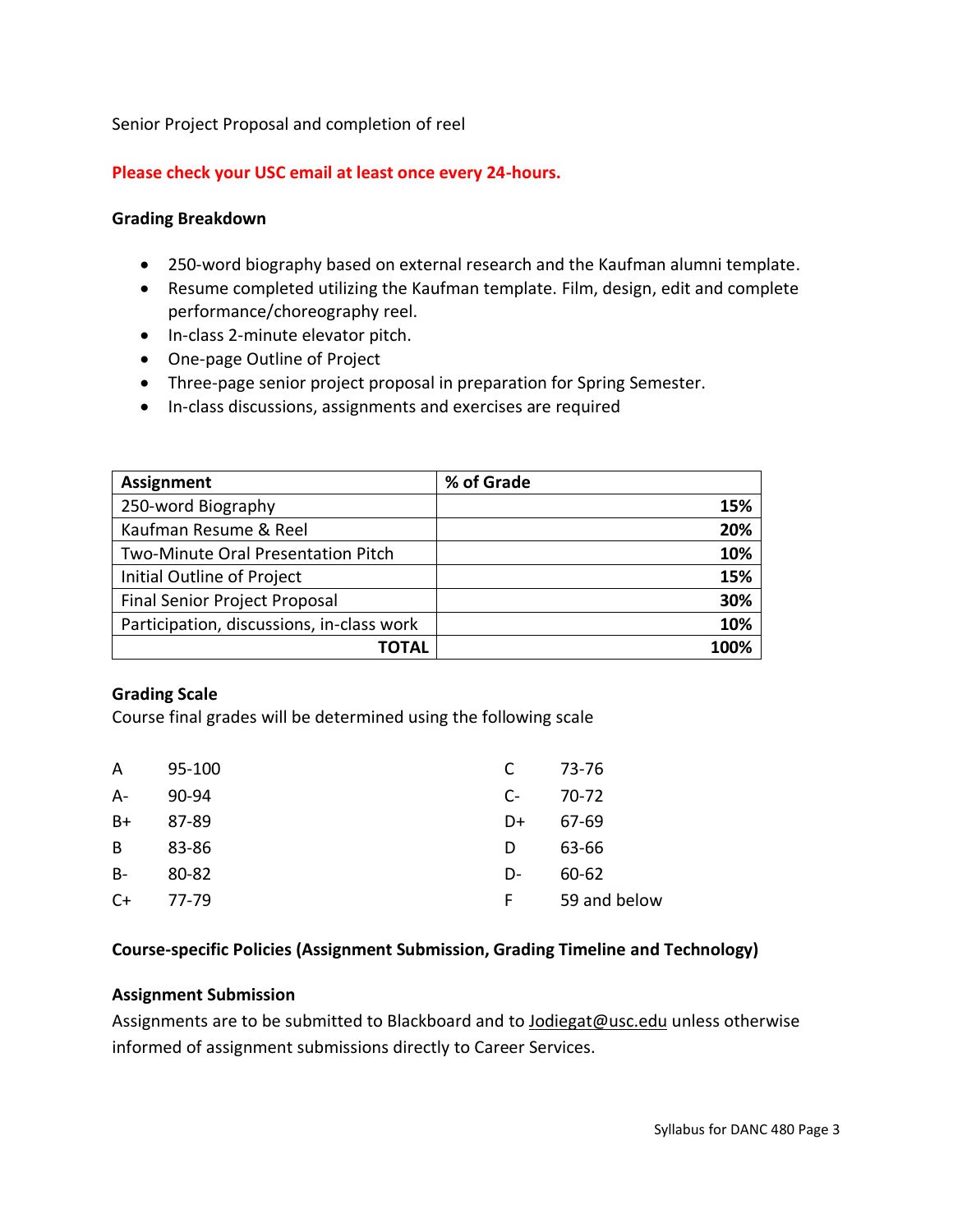# **Assignment Rubrics**

All assignment rubrics will be posted on Blackboard under Assignments.

# **Grading Timeline**

Assignment grades will be individually emailed and posted to Grade Center two weeks after submission.

# **Technology in the classroom**

Laptops, phones and ipads may be used for research, senior project, note-taking, images (career services), reels (career services), professional materials (resume, biography) and presentations only.

# **Grading Dispute Note**

I would like to make sure that your grades reflect your performance. If you feel there is an error in the grading, please let me know. To dispute a grade, you must request a review by email no sooner than one week and no later than two weeks from the date the grade was published on Blackboard. In the email you must identify yourself and the assignment you are questioning. You must provide a specific argument for the grade change.

### **Attendance**

In order to participate fully in this lecture course, students are expected to be in class, on time and present. It is the student's responsibility to notify the instructor in advance if a class will be missed.

Physical and Mental Wellbeing is crucial to being a performing artist. We are committed at USC Kaufman to assisting our students exceed their potential. If you have a medical appointment (i.e physician, physical therapy, psychology/counseling, dietetics, etc.) we ask that you attempt to schedule your appointments around class schedules. If your appointment time can only be scheduled during class time, this is an excused absence. Please inform the course coordinator that you have a medical appointment *prior* to the class. You do not need to clarify the type of medical appointment you are attending if you choose.

# **Classroom norms [Expectations]**

Participation includes: being attentive and focused; actively participating in discussions, and group activities; asking thoughtful questions; coming to class fully prepared; and exercising personal responsibility and consideration of others at all times. Your attention during class time is greatly appreciated, and also required.

### **Course Schedule: Three Modules**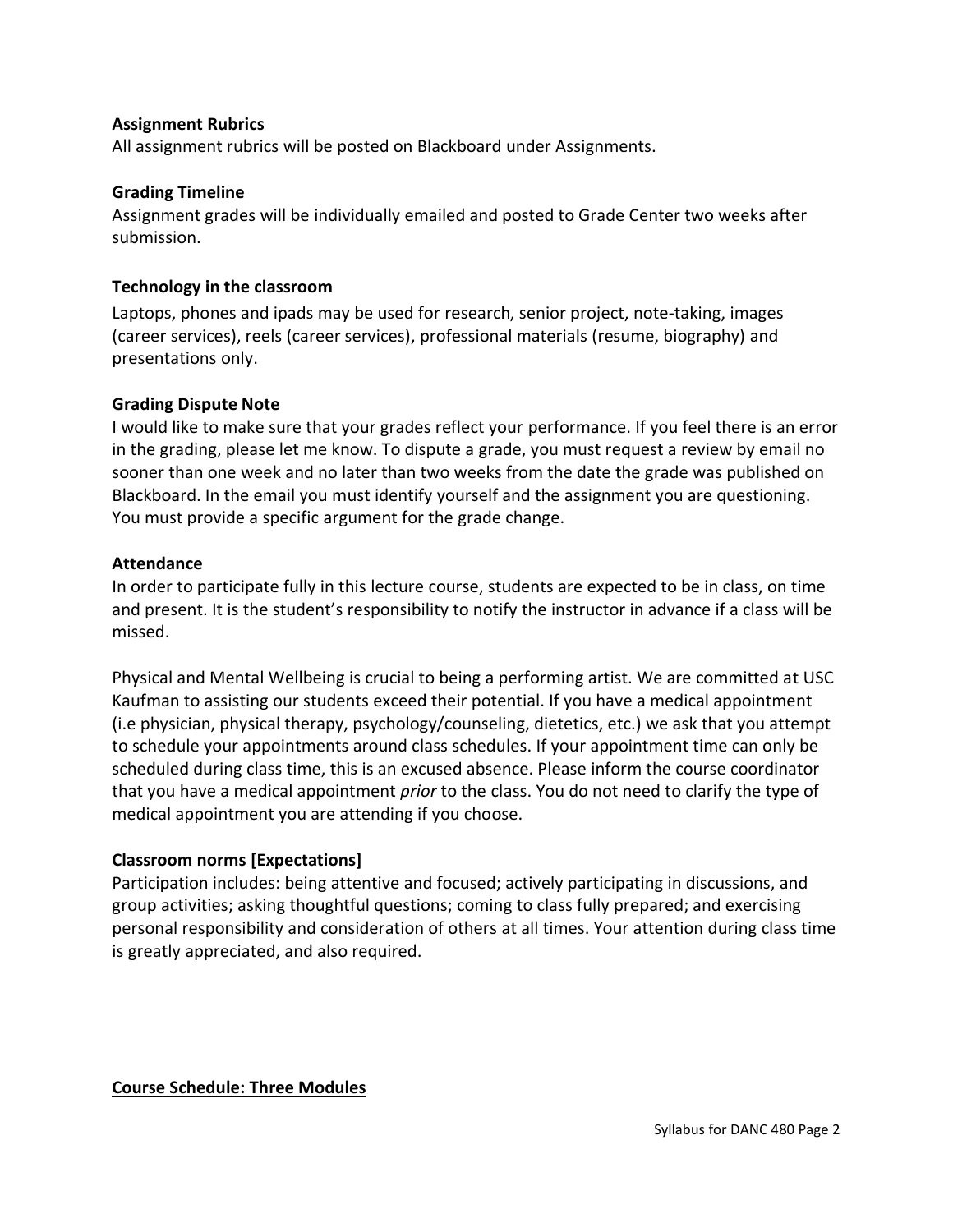#### **Module #1: Weeks 1-5**

Career Services: completion of biography, resume, and images

Assessment: Defined and well organized professional materials. Word count between 200-250 for biography, completed resume must follow Kaufman specific template.

• Week 1: Introduction to DANC 480. Career Services outline for fall semester (Elliott Scher). Review due dates and Senior Project timeline (Prof. Jackie Kopcsak). Begin biography content, examine one's personal style, career highlights, and review examples on the Kaufman alumni page <https://kaufman.usc.edu/all-alumni/>

Students, starting day #1 of Senior Seminar, please keep a notebook and an electronic document with career goals and aspirations post-graduation. This is a transformative time, an exciting time to explore your career interests and acknowledge your studies and training at USC.

- Week 2: Class discussion, review biography examples externally including large and small companies and organizations. Review the 2021 alumni page as reference [https://kaufman.usc.edu/all-alumni/?y=2021:](https://kaufman.usc.edu/all-alumni/?y=2021) Create 250-word biography, inclass discussion and create content (biography due Week #3, Sept 8).
- Week 3: Jermaine Spivey class visit and discussion. Jermaine will share his career path, and how did he build his resume? Advice about dance companies, commercial work and the gig economy. Dancing in Europe, and how to navigate your own career. 250-WORD BIOGRAPHY DUE FOR REVIEW SEPT 8
- Week 4: Create resume, in-class discussion about resumes and reviewing the Kaufman template.
- Week 5: Share resume options, in-class work and discussion. How does a resume reflect one's accomplishments concisely? Begin transferring professional materials to individual folders on your personal electronic device (in your personal folder, please include career goals, future employers, image options, biography, resume, video clips).

#### **Module #2: Weeks 6-10**

Project Proposals. Employment Strategies including dancing, making, researching and leading. Assessment: Complete a one-page project outline with concise and clear formatting. Completion of a two-minute oral presentation, your project elevator pitch.

• Week 6: Initial Outline of Project KAUFMAN RESUME DUE FOR REVIEW SEPT 29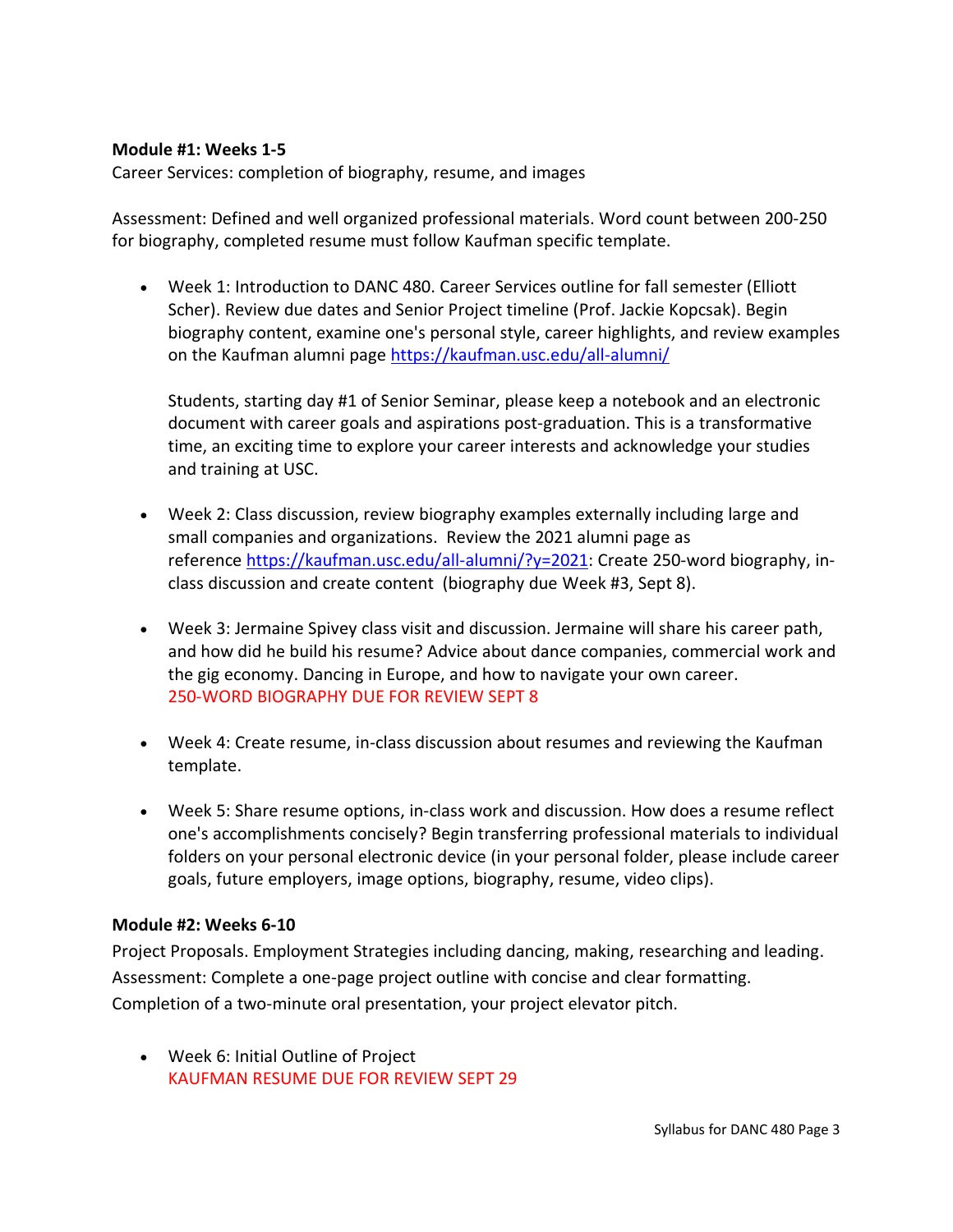- Week 7: In-class 2-minute oral senior project presentation pitch. VERBAL ASSIGNMENT DUE IN-CLASS OCT 6
- Week 8: Guest lecture, Dane Martens. Production and how to work with a team.
- Week 9: Initial Outline of Project Check-in. Employment options.
- Week 10: Guest lecture Anna Glass, Executive Director of Dance Theatre of Harlem. ONE-PAGE PROJECT OUTLINE DUE OCT 27

### **Module #3: Weeks 11-15**

# Senior Project Proposal

Assessment: Three-page proposal critically researched, clearly formatted and completed by Dec 1st. All professional materials completed and delivered including reels and images.

- Week 11: Guest lecture with Taryn Kaschock Russell, Director or the Harkness Dance Center. Assignment homework, to design and edit a 2-3 minute reel. Content includes headshot, body images, contact information, solo dancing and/or choreography and/or art making and narrative elements if desired.
- Week 12: Senior Project proposal, continued discussion and research. Finalize reels for portfolio. REELS COMPLETED DUE NOV 12th
- Week 13: Senior Project proposal, continued discussion and research.
- Week 14: Holiday
- Week 15: Celebrate the completion of professional materials and initial research and proposal for Senior Project Presentations. FINAL PROJECT PROPOSAL COMPLETED DUE DEC 1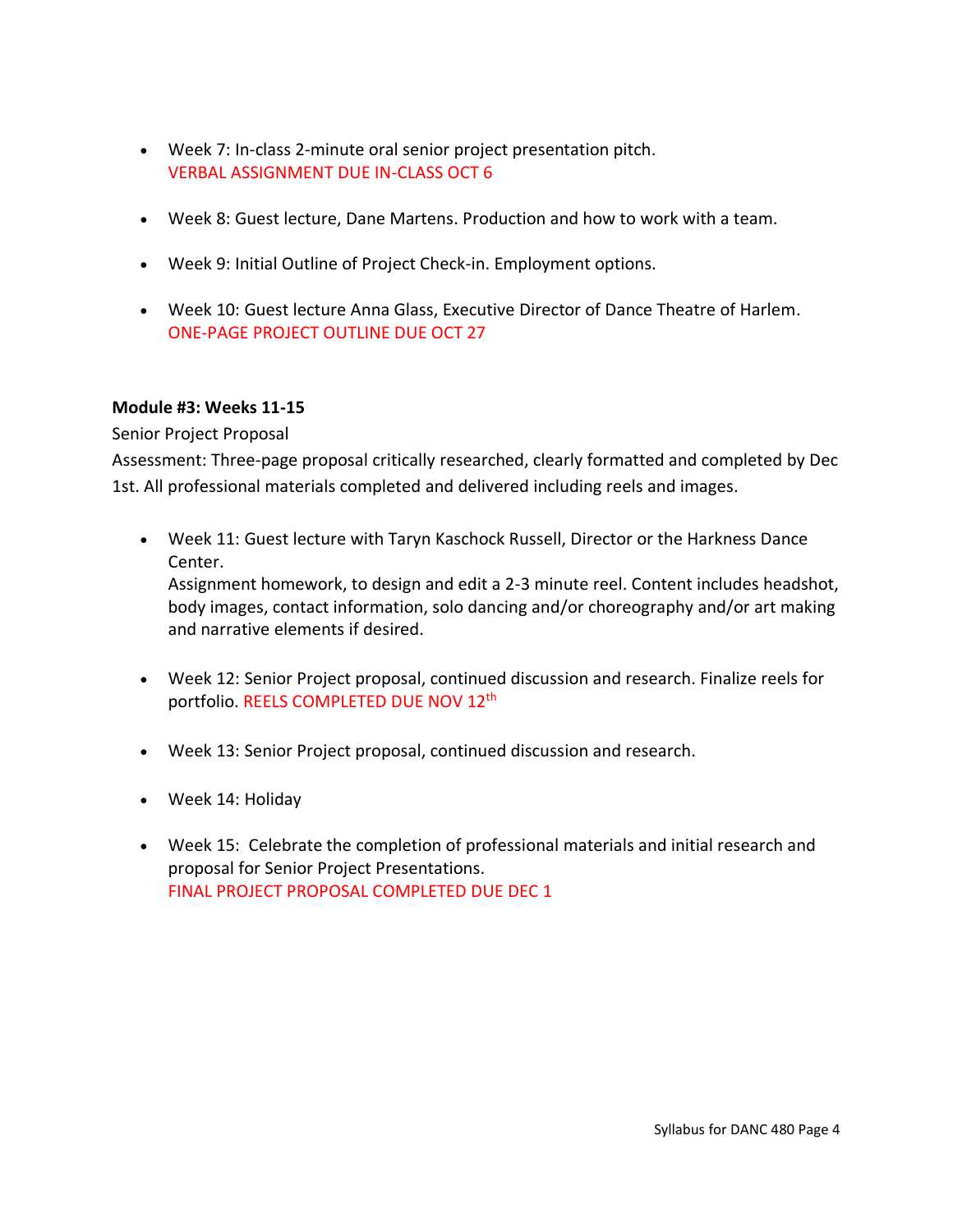|                  | <b>Topics/Daily Activities</b>                                                                                                                                           | <b>Readings and Homework</b>                                                                                                                                                                                                                                                                        | <b>Assignment Dates</b>                                                                                                     |
|------------------|--------------------------------------------------------------------------------------------------------------------------------------------------------------------------|-----------------------------------------------------------------------------------------------------------------------------------------------------------------------------------------------------------------------------------------------------------------------------------------------------|-----------------------------------------------------------------------------------------------------------------------------|
| Week 1<br>Aug 25 | Course Introduction.<br>*Career Services<br>*Senior Project<br>In-class research and work<br>on individual biography                                                     | Research preferred approaches<br>for your 250-word biography.<br>Begin writing first draft                                                                                                                                                                                                          | <b>BIOGRAPHY DUE SEPT 8</b>                                                                                                 |
| Week 2<br>Sep 1  | Class discussion, and if<br>comfortable share drafts<br>with each other for<br>feedback.<br>What makes for a strong<br>biography? What "pops"<br>and what can be edited. | Review biography examples<br>externally, including large and<br>small companies and<br>organizations. Review the 2021<br>alumni page as<br>reference https://kaufman.usc.<br>edu/all-alumni/?y=2021                                                                                                 | <b>BIOGRAPHY DUE SEPT 8</b>                                                                                                 |
| Week 3<br>Sep 8  | In-class discussion with<br>Jermaine Spivey.                                                                                                                             | Prepare for professional<br>headshots Date TBD, and<br>confirmed by Career Services.<br>Coordinate three "looks" for<br>your headshot. And enjoy<br>yourself!                                                                                                                                       | <b>BIOGRAPHY COMPLETED</b><br><b>DUE SEPT 8</b><br>Email Jodiegat@usc.edu<br>and submit assignment via<br><b>Blackboard</b> |
| Week 4<br>Sep 15 | Create resume, in-class<br>discussion regarding<br>resume content and review<br>the Kaufman template.                                                                    | The Kaufman template is<br>unique and specific. Please<br>keep a folder of all of your work<br>and accomplishments in order<br>to create various templates,<br>including a resume for<br>agencies, commercial work and<br>choreography, teaching or<br>organizations/companies other<br>than dance. | <b>RESUME DUE SEPT 29</b>                                                                                                   |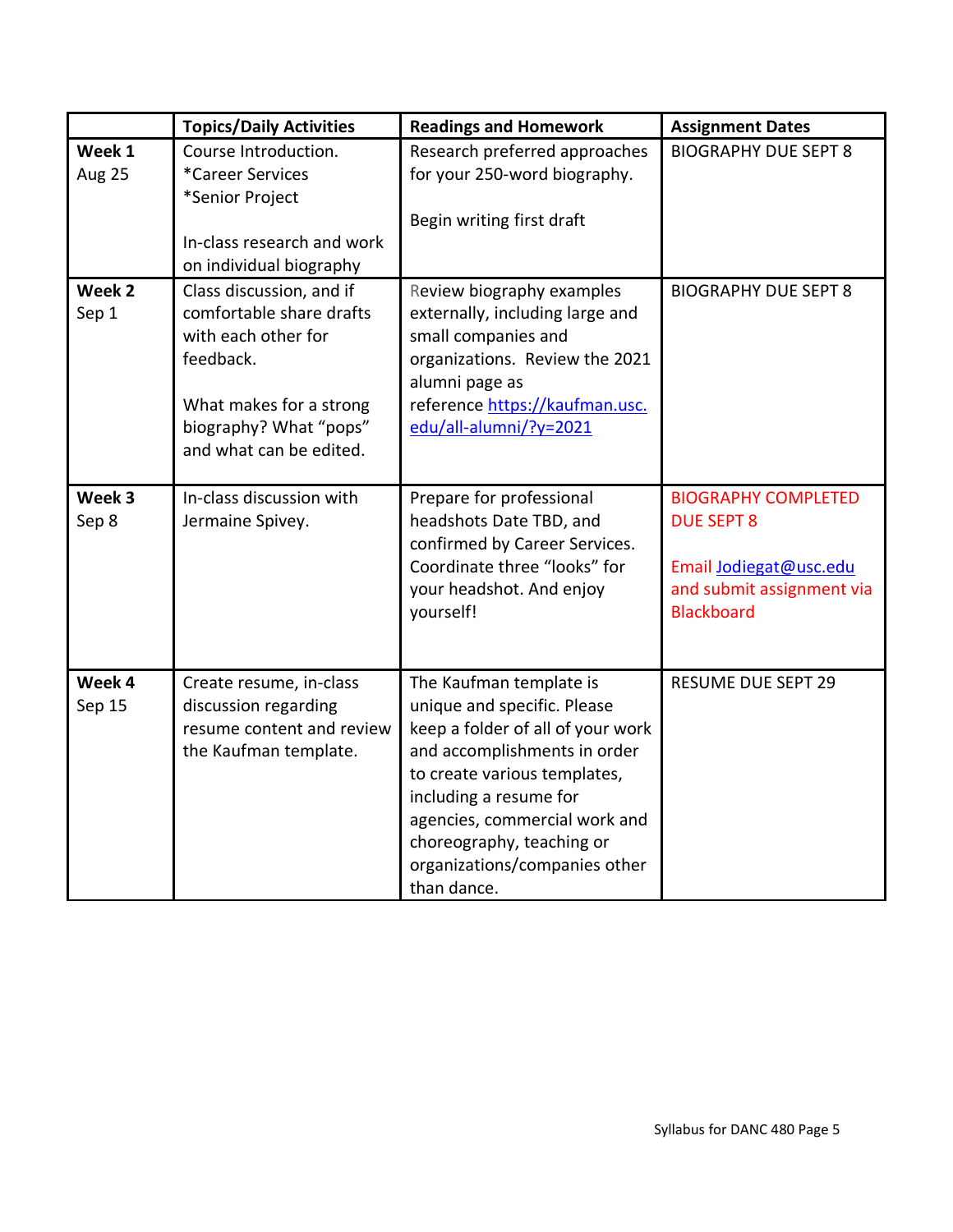|                  | <b>Topics/Daily Activities</b>                                                                                                                                                                                         | <b>Readings and Homework</b>                                                     | <b>Assignment Dates</b>                                                  |
|------------------|------------------------------------------------------------------------------------------------------------------------------------------------------------------------------------------------------------------------|----------------------------------------------------------------------------------|--------------------------------------------------------------------------|
| Week 5<br>Sep 22 | Discussion with Prof Jodie<br>Gates. Resume and skills.<br>"Your new job is getting a<br>job". Align your network,<br>reach out to mentors and<br>establish a long list of<br>employment opportunities<br>and options. | Continue resume building and<br>collect dance images and<br>preferred headshots. | <b>RESUME DUE SEPT 29</b>                                                |
| Week 6           | <b>Initial Senior Project</b>                                                                                                                                                                                          | Research project interests,                                                      | <b>RESUME COMPLETED</b>                                                  |
| Sep 29           | Proposal. In-class<br>discussion.                                                                                                                                                                                      | viability, venues, collaborators<br>and opportunities.                           | <b>DUE SEPT 29</b>                                                       |
|                  | One-page document<br>outlining project. A concise<br>document with working<br>title, topic, explanation of<br>interest, scholarly research<br>or choreography, venue if<br>applicable, budget,<br>collaborators        |                                                                                  | Email Jodiegat@usc.edu<br>and submit assignment via<br><b>Blackboard</b> |
| Week 7<br>Oct 6  | In-class 2-minute oral<br>senior project presentation<br>pitch                                                                                                                                                         | "What is your preferred Ted<br>Talk, and why"                                    | <b>ONE-PAGE PROJECT</b><br><b>OUTLINE DUE OCT 27</b>                     |
| Week 8<br>Oct 13 | <b>Guest Lecture: Dane</b><br>Martens<br>Producing dance events.<br>Putting together a budget.<br>Production advice. How to<br>lead a team.                                                                            | Research project needs.                                                          | <b>ONE-PAGE PROJECT</b><br><b>OUTLINE DUE OCT 27</b>                     |
| Week 9<br>Oct 20 | Initial Outline of Project<br>Check-in.<br>Employment strategies and<br>options.                                                                                                                                       | Solo filming and coaching for<br>solo work: Career Services reel                 | <b>ONE-PAGE PROJECT</b><br><b>OUTLINE DUE OCT 27</b>                     |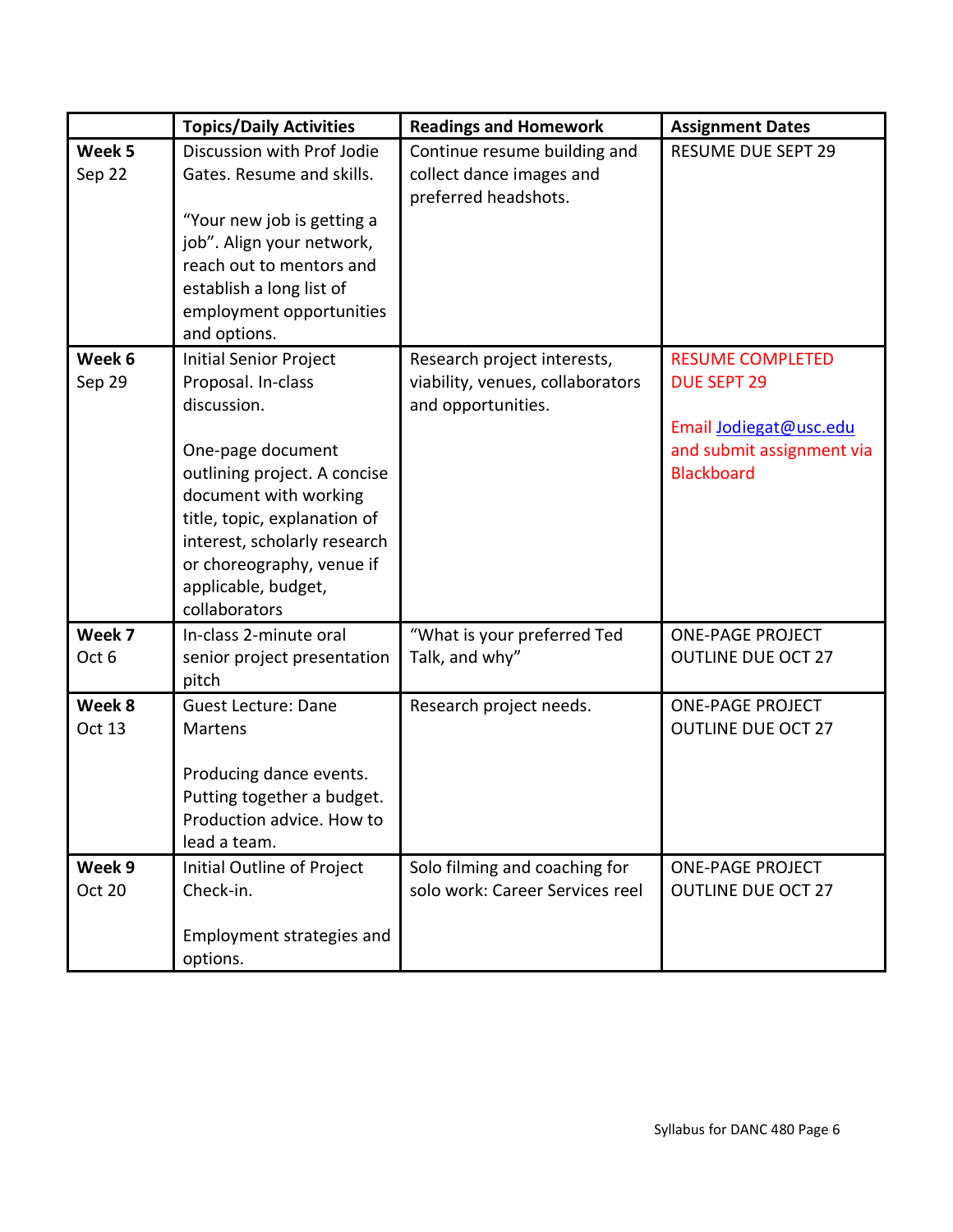|                             | <b>Topics/Daily Activities</b>                                                               | <b>Readings and Homework</b>                                                                                                                                                                          | <b>Assignment Dates</b>                                                                                                                                                 |
|-----------------------------|----------------------------------------------------------------------------------------------|-------------------------------------------------------------------------------------------------------------------------------------------------------------------------------------------------------|-------------------------------------------------------------------------------------------------------------------------------------------------------------------------|
| Week 10<br>Oct 27           | Guest lecture with Anna<br>Glass, Executive Director of<br>the Dance Theatre of<br>Harlem    | Solo filming and coaching for<br>solo work: Career Services reel                                                                                                                                      | <b>ONE-PAGE PROJECT</b><br><b>OUTLINE</b><br><b>COMPLETED</b><br><b>DUE OCT 27</b><br>Email Jodiegat@usc.edu<br>and submit assignment via<br><b>Blackboard</b>          |
| Week 11<br>Nov <sub>3</sub> | Guest lecture with Taryn<br>Kaschock Russell, Director<br>or the Harkness Dance<br>Center    | Design and edit 2-3 minute<br>reels. Content includes<br>headshot, body images, contact<br>information, solo dancing<br>and/or choreography and/or<br>art making and narrative<br>elements if desired | <b>REELS DUE NOV 12</b>                                                                                                                                                 |
| Week 12<br><b>Nov 10</b>    | Senior Project Proposals<br>and Career Services<br>(finalizing reels)<br>In-class discussion | Complete reels and turn into<br><b>Career Services</b>                                                                                                                                                | <b>REELS COMPLETED</b><br>DUE NOV 12th<br><b>Deliver reels to Career</b><br>Services, folder or link will<br>be provided                                                |
| Week 13<br>Nov 17           | Senior Project Proposals<br>and Career Services<br>In-class discussion                       | Three-page project proposal<br>research                                                                                                                                                               | <b>FINAL THREE-PAGE</b><br>PROJECT PROPOSAL DUE<br>DEC <sub>1</sub>                                                                                                     |
| Week 14<br><b>Nov 24</b>    | <b>NO CLASS</b>                                                                              | <b>THANKSGIVING HOLIDAY</b>                                                                                                                                                                           |                                                                                                                                                                         |
| Week 15<br>Dec 1            | In-class discussion with<br><b>Professor Jodie Gates</b>                                     | Celebrate the completion of<br>professional materials and<br>initial research and proposal for<br><b>Senior Project Presentations</b>                                                                 | <b>FINAL PROJECT PROPOSAL</b><br><b>COMPLETED DUE DEC 1</b><br>Email Jodiegat@usc.edu<br>and submit assignment via<br><b>Blackboard</b><br><b>NO FINAL FOR DANC 480</b> |

# **Special Days Fall 2021**

Friday, August 27: School-wide Wellness Fair (no technique classes) Monday, September 6: Labor Day (no classes) Tuesday, September 7: Guest Artist Pablo Piantino for ballet class Wednesday, September 8: School-wide Wellness Meeting with Dr. Greco (no 10:30am class)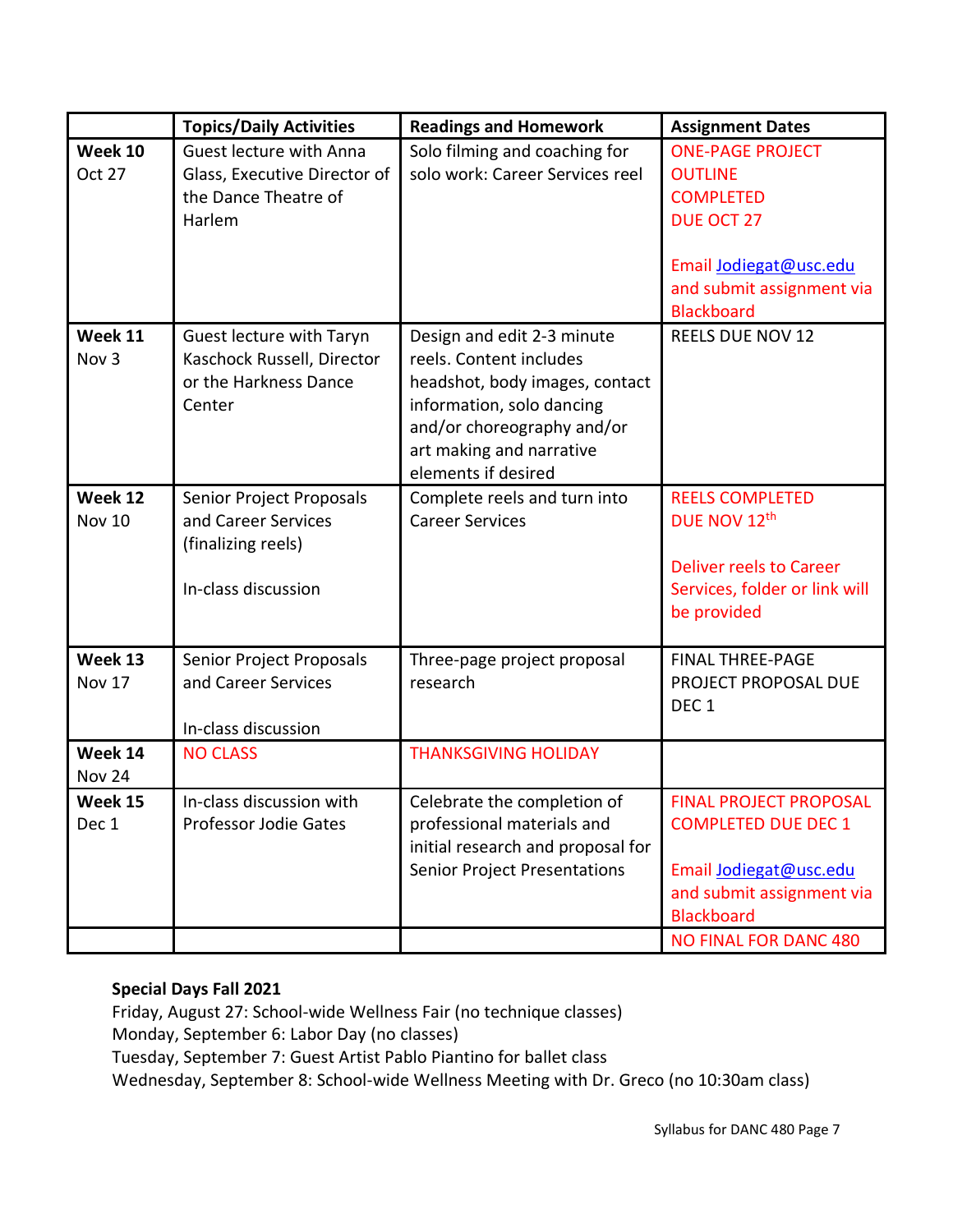Monday, September 13: Collab Lab replaces ballet class (faculty TBD) Tuesday, September 21: Kaufman Wellness Day (no technique classes) Monday, October 11: Collab Lab replaces ballet class (faculty TBD) Thursday & Friday, October 14-15: Fall Recess (no classes) Wednesday, October 27: Kaufman Wellness Day (no technique classes) Monday, November 8: Collab Lab replaces ballet class (faculty TBD) Weeks #14 & #15: Taper Schedule (only one technique class per day) November 24-28: Thanksgiving Recess Friday, December 3: Last Day of Instruction

### *KSOD Policies*

**Mental and Physical Health at Kaufman – see last pages of Syllabus for more information Student Health:** phone number (213) 740-9355 (WELL). On call 24/7 Free and confidential mental health treatment for students, including short-term psychotherapy, group counseling, stress fitness workshops, and crisis intervention. Dr. Greco: [Kelly.Greco@med.usc.edu](mailto:Kelly.Greco@med.usc.edu) Marisa Hentis: [Hentis@usc.ed](mailto:Hentis@usc.ed)

### **Names and Pronouns**

If you want to be called by a different name or wish to be referred to by a different gender pronoun than the one under which you are officially enrolled, please let me know. Students are expected to respectfully refer to each other by their preferred names and pronouns in class. In our classroom and at USC, every student has the right to be respected and referred to by their name and pronouns that correspond to their gender identity. Pronouns are words we use in place of names (e.g., he/she/they/ze), and for some people, they are an inherent piece of their identity. At any point through the course, please feel free to share with me if you would like me (and your classmates) to address you in a different way.

### **Equity, Diversity and Inclusion**

This class takes place at a university committed to equity for all students, where diversity and inclusion are considered critical to the academic environment. In this classroom, free speech is respected, and civil discourse is expected, with a safe learning environment the priority. We will endeavor to use language that is respectful—sometimes being inquisitive and creative, because language changes all the time—particularly when it comes to differences in age, ethnicity, gender identity or expression, race or socioeconomic status.

### **"Call-In" Agreement**

We as Kaufman faculty support conversations surrounding racial justice and encourage fostering a culture of calling people IN to the conversation as opposed to calling people out.

#### **Music Rights Agreements**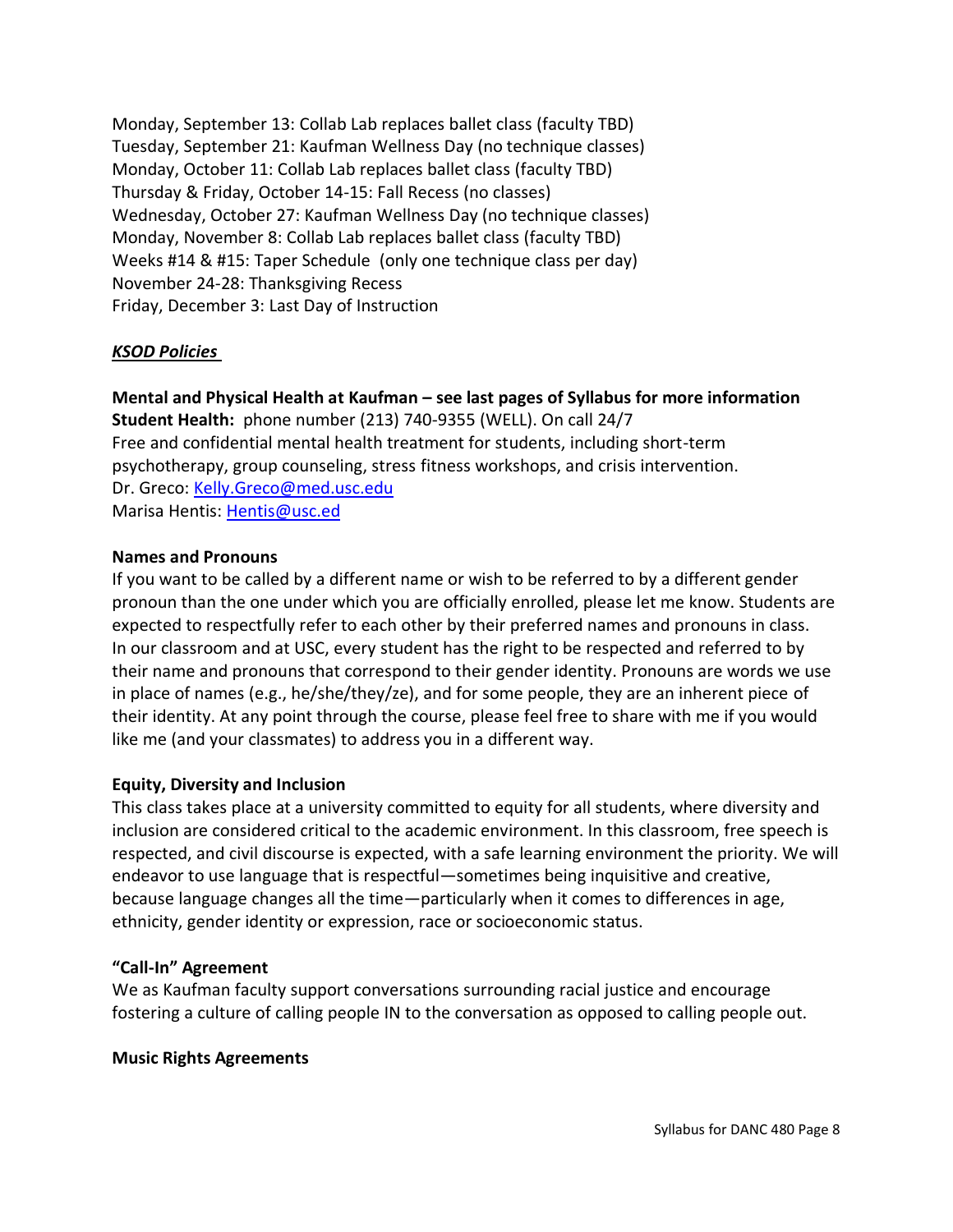The University of Southern California maintains blanket licensing agreements for music with the following organizations: American Society of Composers, Authors and Publishers (ASCAP), Broadcast Music, Inc. (BMI), Society of European Stage Authors and Composers (SESAC), and Global Music Rights (GMR). This gives the University, and its affiliate organizations, the ability to play music in specific situations ON THE CAMPUS without paying royalties to the artist. These situations include live performance, background and house music in performing arts spaces and hospitality venues, on the student radio station, and on the USC.edu domain. When choosing music for student choreography and performance, it is important to remember to stick within the repertory of these rights granting organizations or within the public domain (see below). Please be aware, that though USC does pay for these licensing, it ONLY covers live performance and the other criteria listed above when on the campus and usage by USC and its affiliates. This DOES NOT protect the student when posting their work on websites that monetize content, including social media and YouTube, or for use for self-promotion and public facing content. This is considered out of the bounds of the agreement and would require the student to enter into an agreement with the artist and their representation. In order to check if a piece of music you would like to use is within the grounds of the USC agreements, please refer to the online catalogs that the rights granting organizations provide:

ASCAP: <https://www.ascap.com/repertory> BMI: [https://repertoire.bmi.com](https://repertoire.bmi.com/) SESAC: <https://www.sesac.com/#!/repertory/search> GMR: <https://globalmusicrights.com/search>

Additionally, should you have any questions or need help to determine if a piece of music falls within the bounds of these agreements, please feel free to reach out to the Kaufman Production Coordinator (saccoman@usc.edu).

### **Public Domain**

In the United States, artists or their trusts/organizations hold copyrights on work created for the life of the author plus seventy years. Beyond this, the creator's repertoire is considered in the public domain and does not require licensure to use. For example, some bodies of work that fall within the public domain are: the choreography of Marius Petipa, the music of Camille Saint-Saens, and the operas of Guiseppe Verdi. Please be aware that though this does mean the work itself is in the public domain, it may not specifically mean that the performance and/or recording is as well. If there is a band/orchestra/performer listed, (this may not always be the case) please make sure that they and/or their repertoire are represented by one of the rights granting organizations listed above. Again, should you have questions or need assistance, please feel free to reach out to the Production Coordinator.

### **Emergency Plan**

In the event of a university-wide emergency, guidance and directions will be shared by Campus Emergency Operations in all available outlets, including the website and TrojanAlerts. Students are encouraged to maintain close contact with all available communications avenues for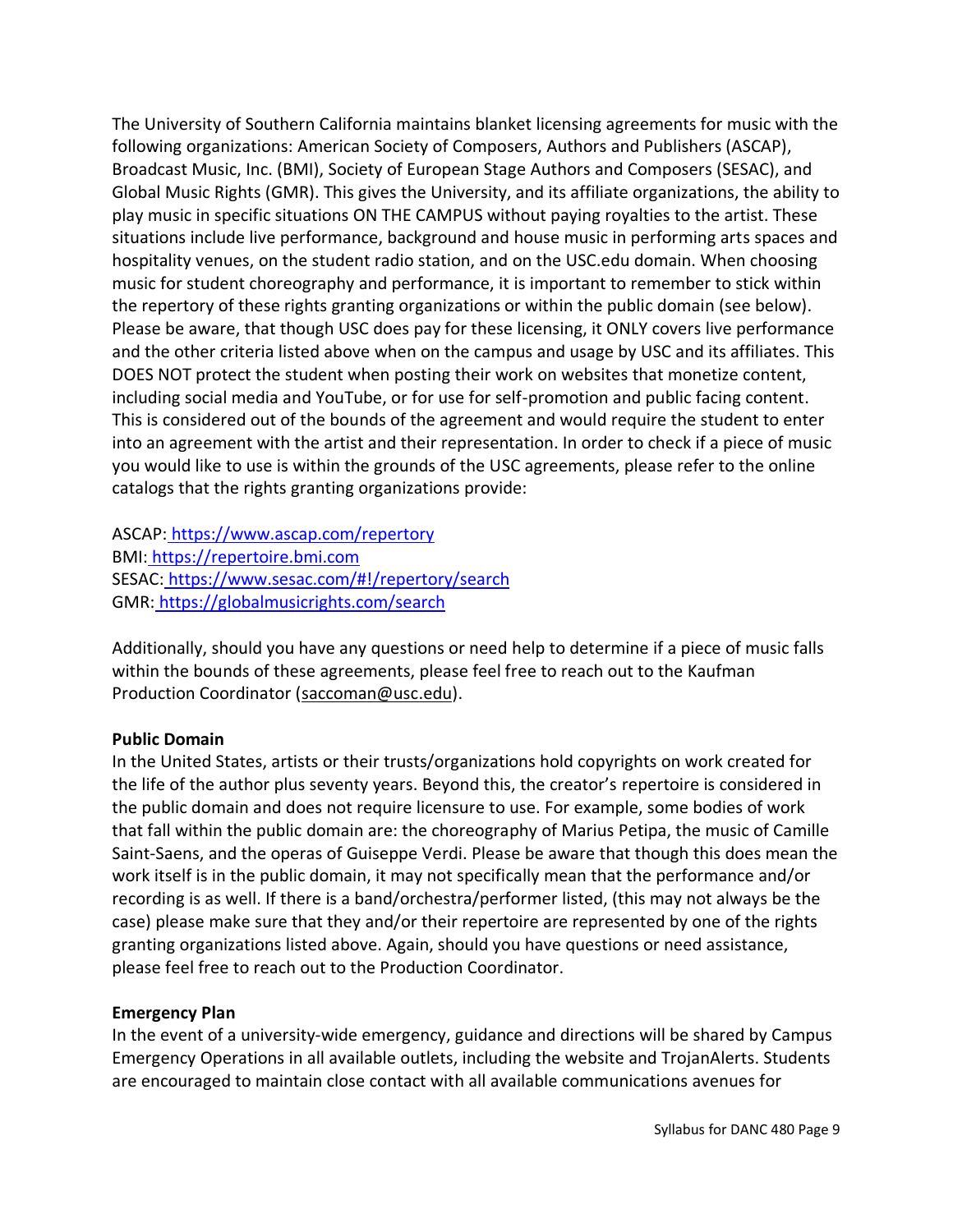updates to university operations. USC Kaufman will abide by all university protocols and recommendations. If the Kaufman Dance Center is not available when classes resume, students can receive updates from the school's Departmental Operations Center (DOC) on Ramo Lawn (between the Thornton School of Music and Norris Cinema, close to the Bing Theatre).

### *USC Policies*

### **Technological Proficiency and Hardware/Software Required**

Students will need an electronic device with access to Zoom and Blackboard for this course. They are asked to familiarize themselves with these two interfaces. Please see the links below for technology support.

#### **USC Technology Support Links**

[Zoom information for students](https://keepteaching.usc.edu/students/student-toolkit/classroom/zoom/) [Blackboard help for students](https://studentblackboardhelp.usc.edu/) [Software available to USC Campus](https://software.usc.edu/)

#### **USC Technology Rental Program**

We realize that attending classes online and completing coursework remotely requires access to technology that not all students possess. If you need resources to successfully participate in your classes, such as a laptop or internet hotspot, you may be eligible for the university's equipment rental program. To apply, please [submit an application.](https://studentbasicneeds.usc.edu/resources/technology-assistance/) The Student Basic Needs team will contact all applicants in early August and distribute equipment to eligible applicants prior to the start of the fall semester.

#### **Synchronous Participation**

In general, students should plan to attend every synchronous session for the classes in which they are enrolled, irrespective of when it occurs in their time zone.

#### **USC Shibboleth Log In**

Students are expected to be signed-in to their USC account prior to the start of each Zoom class session to ensure a safe and smooth experience for all students.

#### **Time Zone Accommodations**

USC considers the hours from 7:00am to 10:00pm, in the local time zone for each student, as reasonable times for students to attend synchronous sessions or engage in synchronous learning activities or assessments.

### **USC's Nine International Offices**

Support for international students is also available through USC's offices in Beijing, Shanghai, Hong Kong and South China, Taiwan, South Korea, India, UK and Europe, Brazil, and Mexico. Additional details and contact information can be found at [https://global.usc.edu/global](http://click.comms.usc.edu/?qs=c79d21e58ec0c0385407e9af52d74744c7d898474dab66d4963816ae0f15c672d2e4c5d0df213a49a55b55494b5ffe13afbf57b2693386b1)[presence/international-offices/.](http://click.comms.usc.edu/?qs=c79d21e58ec0c0385407e9af52d74744c7d898474dab66d4963816ae0f15c672d2e4c5d0df213a49a55b55494b5ffe13afbf57b2693386b1)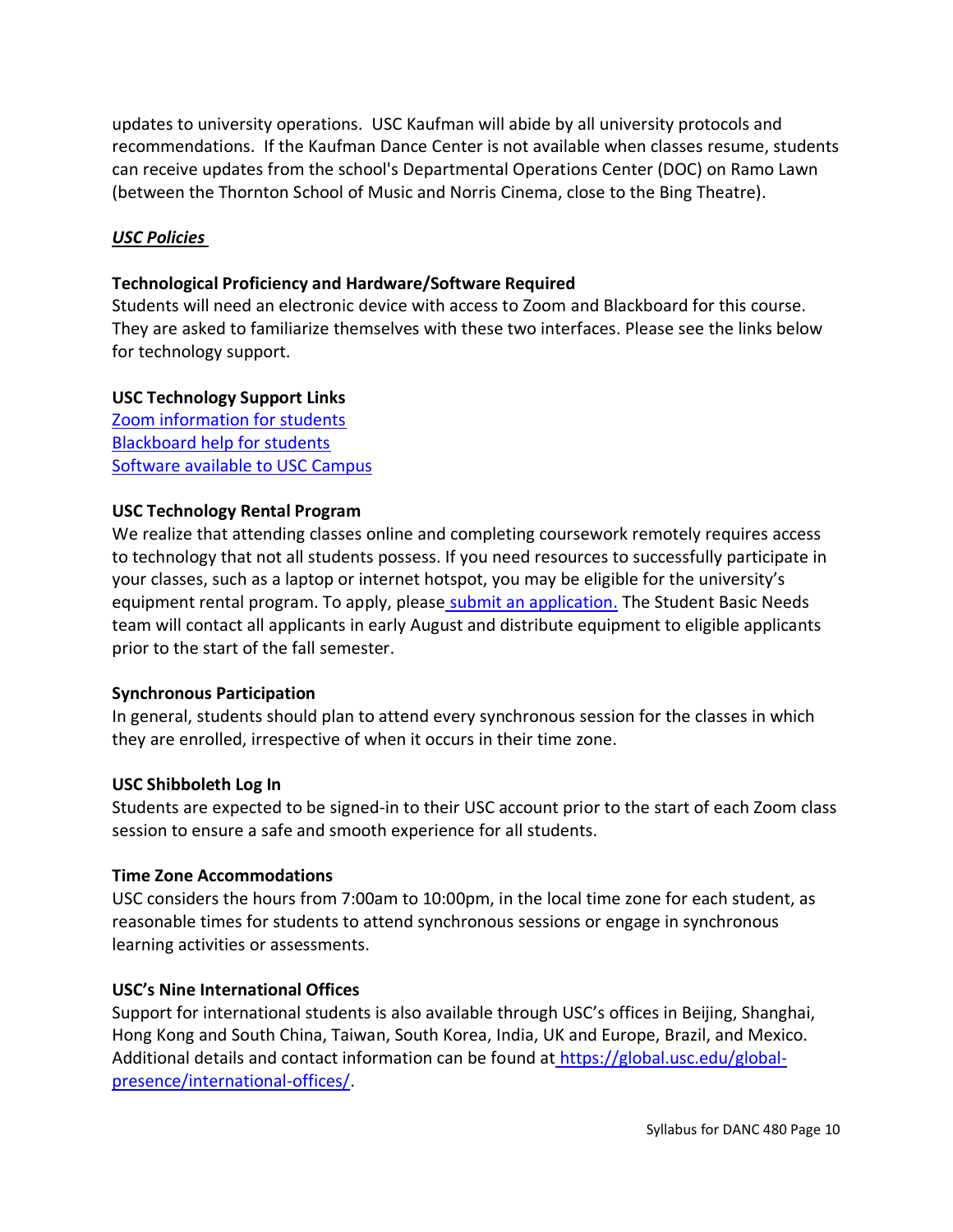### **Religious Holy Days Policies**

University policy grants students excused absences for observance of religious holy days. You must inform the professor at least one full week in advance to request such an excused absence. You will be given an opportunity to make up missed work if necessary.

### *Statement on Academic Conduct and Support Systems*

#### **Academic Conduct:**

Plagiarism – presenting someone else's ideas as your own, either verbatim or recast in your own words – is a serious academic offense with serious consequences. Please familiarize yourself with the discussion of plagiarism in [SCampus in Part B, Section 11](http://policy.usc.edu/scampus-part-b), "Behavior Violating University Standards." Other forms of academic dishonesty are equally unacceptable. See additional information in **[SCampus and university policies](http://policy.usc.edu/scientific-misconduct) on scientific misconduct.** 

### **Support Systems:**

[Counseling and Mental Health](http://studenthealth.usc.edu/counseling) phone number (213) 740-9355 (WELL) On call 24/7 Free and confidential mental health treatment for students, including short-term psychotherapy, group counseling, stress fitness workshops, and crisis intervention.

#### [National Suicide Prevention Lifeline](http://suicidepreventionlifeline.org/)

Phone number 1 (800) 273-8255 On call 24/7 Free and confidential emotional support to people in suicidal crisis or emotional distress 24 hours a day, 7 days a week.

### [Relationship and Sexual Violence Prevention Services \(RSVP\)](http://studenthealth.usc.edu/sexual-assault)

Phone Number (213) 740-9355(WELL), press "0" after hours On call 24/7 Free and confidential therapy services, workshops, and training for situations related to genderbased harm.

#### [USC Office of Equity, Equal Opportunity, and Title IX](https://eeotix.usc.edu/)

Phone number (213) 740-5086 Title IX Office (213) 821-8298 Information about how to get help or help someone affected by harassment or discrimination, rights of protected classes, reporting options, and additional resources for students, faculty, staff, visitors, and applicants.

[Reporting Incidents of Bias or Harassment](https://usc-advocate.symplicity.com/care_report/index.php/pid251030?) Phone number (213) 740-5086 or (213) 821-8298